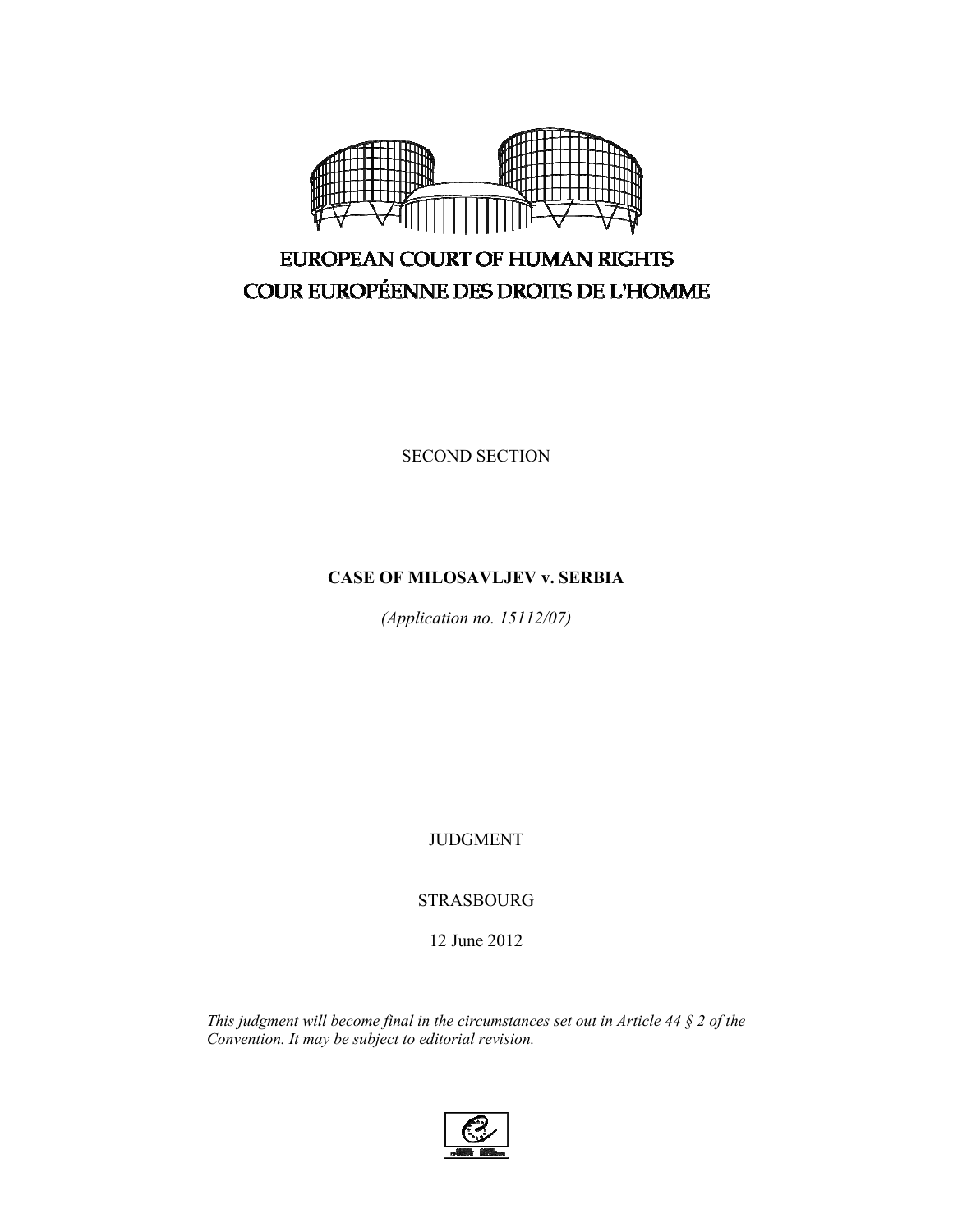

#### **In the case of Milosavljev v. Serbia,**

The European Court of Human Rights (Second Section), sitting as a Chamber composed of: Françoise Tulkens, *President,*  Danutė Jočienė, Dragoljub Popović, Işıl Karakaş, Guido Raimondi, Paulo Pinto de Albuquerque, Helen Keller, *judges,* and Stanley Naismith, *Section Registrar,*

Having deliberated in private on 22 May 2012, Delivers the following judgment, which was adopted on that date:

### PROCEDURE

1. The case originated in an application (no. 15112/07) against Serbia lodged with the Court under Article 34 of the Convention for the Protection of Human Rights and Fundamental Freedoms ("the Convention") by a Serbian national, Mr Živko Milosavljev ("the applicant"), on 21 March 2007.

2. The applicant was represented before the Court by Ms M. Kulidžan, a lawyer practising in Kikinda. The Serbian Government ("the Government") were represented by their Agent, Mr S. Carić.

3. The applicant alleged that he had suffered a breach of his right to be presumed innocent, and complained about the confiscation of his vehicle.

4. On 7 December 2010 the application was communicated to the Government. It was also decided to rule on the admissibility and merits of the application at the same time (Article 29  $\S$  1).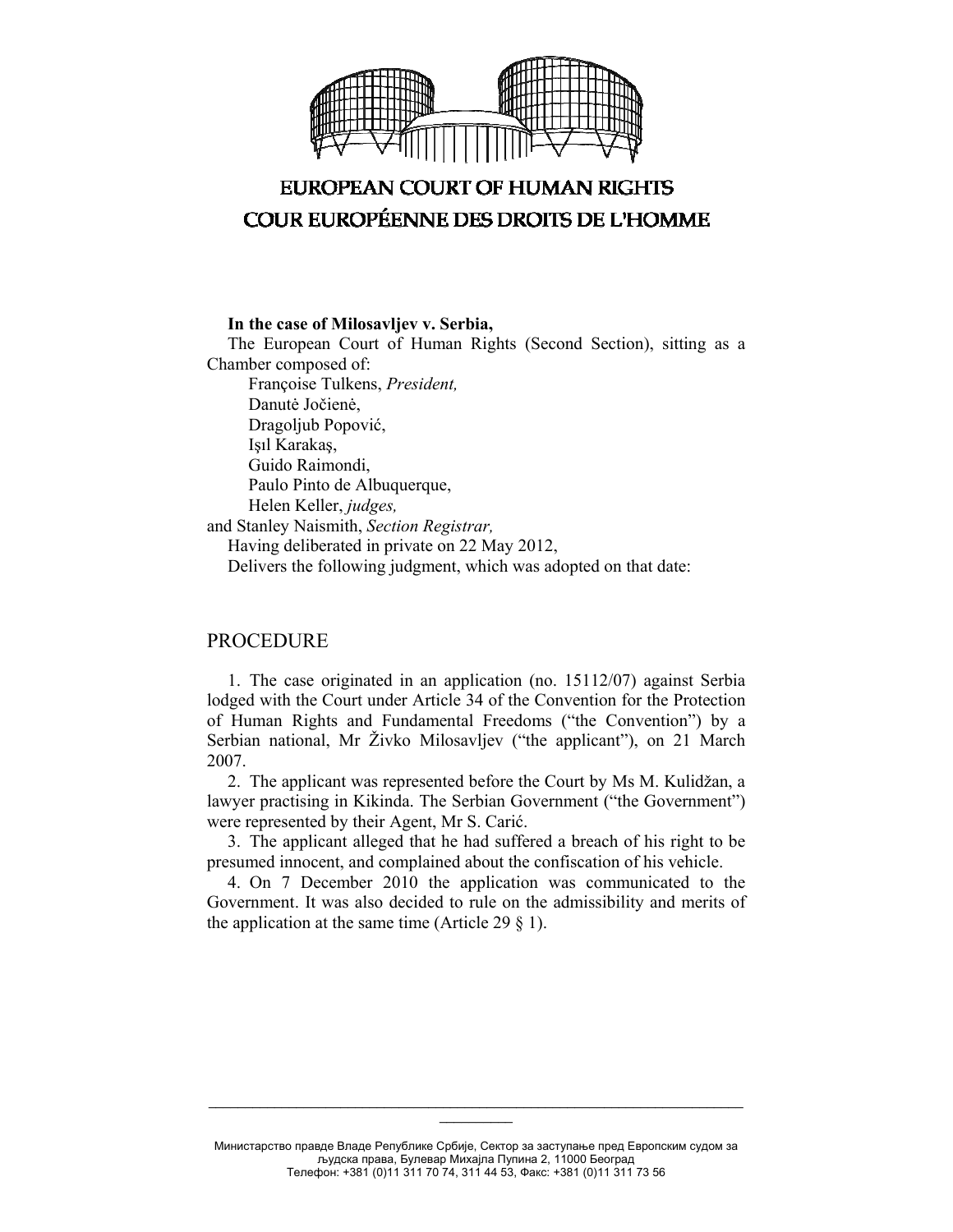

## THE FACTS

### I. THE CIRCUMSTANCES OF THE CASE

5. The applicant was born in 1947 and lives in Kikinda.

#### **A. The facts as presented by the applicant**

6. The facts of the case, as submitted by the applicant, may be summarised as follows.

7. In September 2000 the applicant bought a car (Mercedes 190D) from a person who lived in Germany. His intention was to use it as a taxi. Since the car was already more than six years old, the applicant was unable to have it directly registered in Serbia. Therefore, he first had the car registered in Bosnia and Herzegovina, in his relative's name, and only registered the car in Serbia in December 2000, which was when the latter State adopted legislation making this arrangement possible.

8. On 21 January 2003 the Municipality of Kikinda issued a decision stating that the applicant, being a taxi driver since 20 September 2002, would from now on be using the car at issue as a taxi.

9. On 6 May 2004 the police seized the applicant's car because of a customs violation (*carinski prekršaj*).

10. On 5 July 2004 the Customs Office (*Komisija za carinske prekršaje Carinarnice Zrenjanin*) discontinued the misdemeanour proceedings (*prekšajni postupak*) brought against the applicant, but decided nevertheless to confiscate his vehicle. The Customs Office explained that it was convinced that the applicant had committed the offence in question, i.e. that he had accepted to import a vehicle which could not have legally been imported and had not informed the competent customs authorities thereof, but noted that the misdemeanour proceedings could not be continued in view of the applicable "relative prescription" period (*relativna zastarelost*). The confiscation, however, was warranted since no "absolute prescription" (*apsolutna zastarelost*) had occurred (see paragraphs 23-25 below).

11. On 21 July 2004 the applicant filed an appeal against this decision, noting that the Customs Office had failed to properly establish the relevant

Министарство правде Владе Републике Србије, Сектор за заступање пред Европским судом за људска права, Булевар Михајла Пупина 2, 11000 Београд Телефон: +381 (0)11 311 70 74, 311 44 53, Факс: +381 (0)11 311 73 56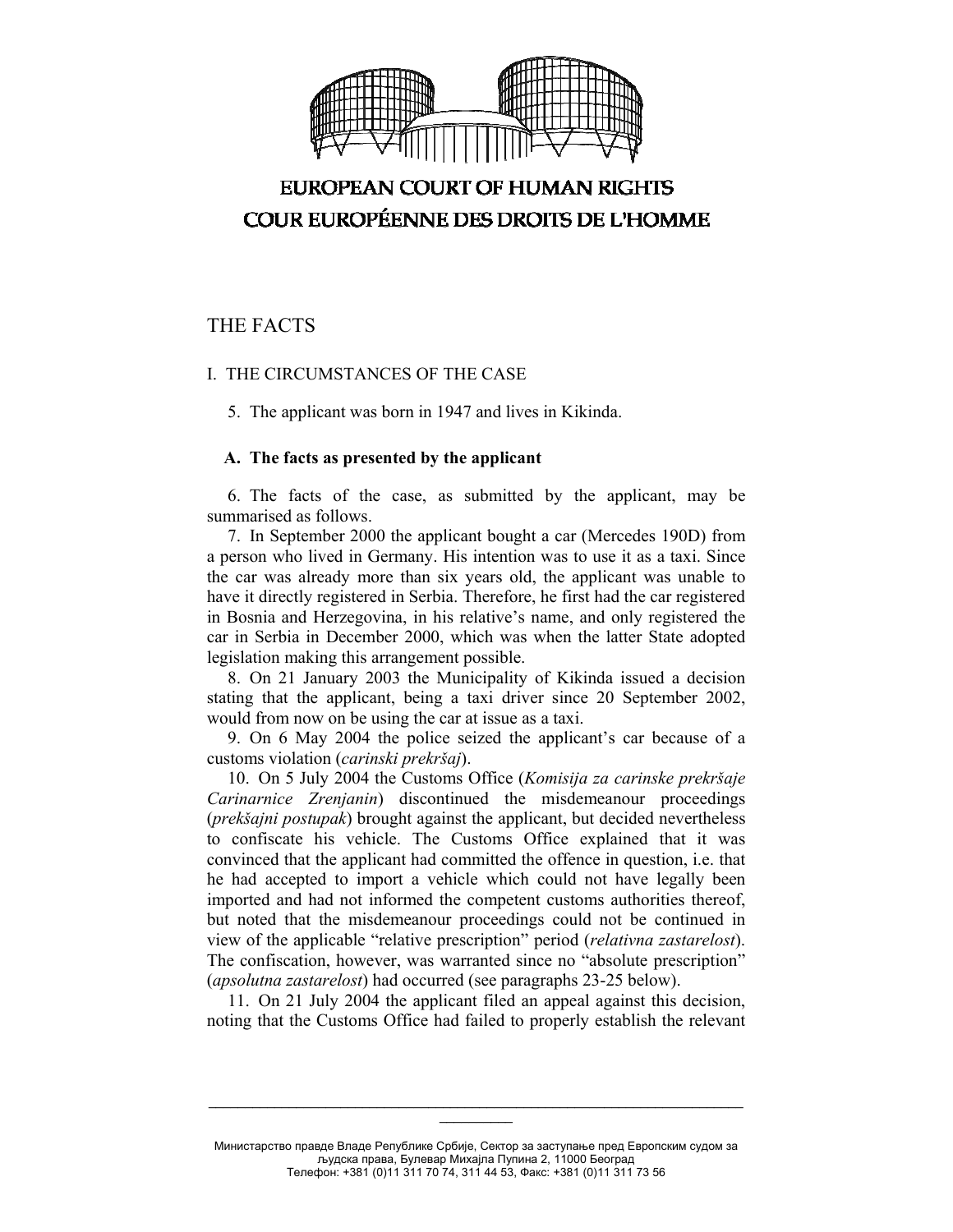

facts, and had also come to "an erroneous legal conclusion" leading to the ultimate confiscation of his car.

12. On 18 February 2005 the Ministry of Finance (*Ministarstvo finansija*) rejected this appeal. In so doing, it stated, *inter alia*, that absolute prescription had not occurred and that the impugned confiscation was thus lawful.

13. On an unspecified date thereafter the Customs Office apparently sold the applicant's car to a third person. The money thus obtained was deposited with the Ministry of Finance.

14. On 16 March 2005 the applicant filed an appeal on points of law (*zahtev za vanredno preispitivanje pravosnažnog rešenja*), re-stating his earlier arguments.

15. On 2 February 2007 the Supreme Court (*Vrhovni sud Srbije*) rejected the applicant's appeal on points of law and upheld the impugned decision of the Ministry of Finance, as well as its reasoning.

#### **B. Additional facts presented by the Government**

16. The Government disagreed with some of the facts provided by the applicant and furnished additional details, which may be summarised as follows.

17. The applicant bought a second-hand car (Mercedes 190D) in August 2000 from a person who lived in Germany. The car's former owner returned the licence plates to the competent German authorities.

18. At that time and given the vehicle age limitation requirement, the car in question could not have been legally imported to Serbia. In any event, even if this were possible, the applicant would have had to pay a significant sum for customs duties and taxes, i.e. a total of 44% of the catalogue value of the car.

19. At some point in 2000 the Government announced that it was considering a decree which would make it possible to import cars from one of the former Yugoslav republics free from any duties or taxes, and irrespective of the vehicle's age. This decree was ultimately adopted in December 2000 (see paragraph 28 below).

20. The applicant then used forged documents to prove that the car had been registered in Bosnia and Herzegovina, in another person's name, for the past three years. Thus he secured the enjoyment of the benefits provided

Министарство правде Владе Републике Србије, Сектор за заступање пред Европским судом за људска права, Булевар Михајла Пупина 2, 11000 Београд Телефон: +381 (0)11 311 70 74, 311 44 53, Факс: +381 (0)11 311 73 56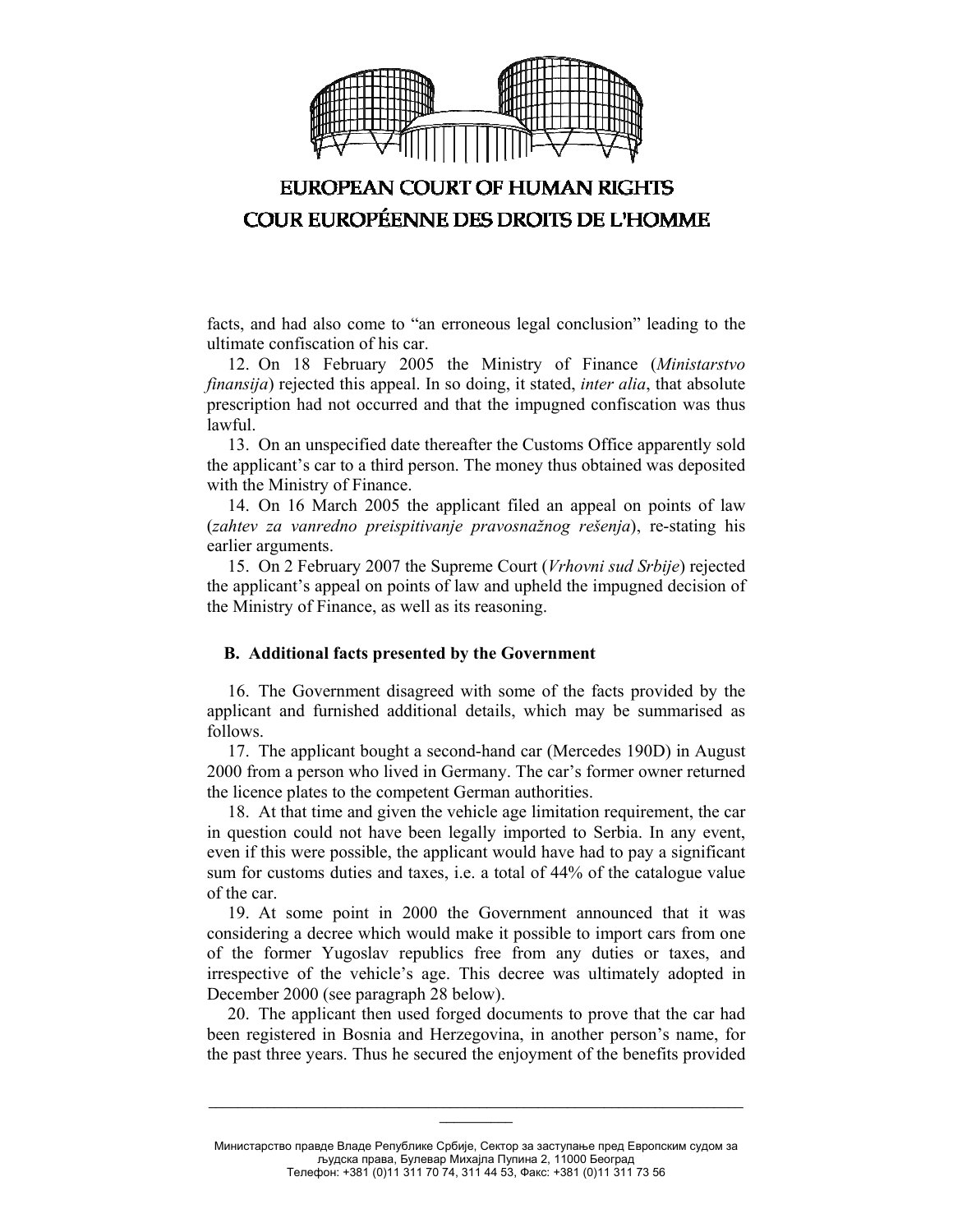

by the said decree and succeeded in registering the car in Serbia on 12 December 2000.

21. On 23 March 2005 the Municipal Court (*Opštinski sud*) in Kikinda found the applicant guilty of having committed the crime of securing official certification of false information (*navođenje na overavanje neistinitog sadržaja*). In particular, the Municipal Court established that the applicant had submitted a forged document, i.e. a false Bosnian-Herzegovinian traffic permit, meant to indicate that the car in question was being imported from Bosnia and Herzegovina, rather than Germany, on the basis of which the competent Serbian authorities had issued him with a Serbian traffic permit (*saobraćajna dozvola*). The applicant, who had paid 5,000 German Marks (DEM) for the car, was sentenced to three months' imprisonment, suspended for a period of one year.

22. On 1 June 2005 the District Court (*Okružni sud*) in Zrenjanin upheld this judgment on appeal, and it thereby became final.

### II. RELEVANT DOMESTIC LAW

**A. Customs Act 1992 (Carinski zakon, published in the Official Gazette of the Federal Republic of Yugoslavia - OG FRY- nos. 45/92, 16/93, 50/93, 24/94, 28/96, 29/97, 59/98, 23/01, 36/02 and 7/03)** 

23. Article 199 provides that customs-related misdemeanour proceedings may not be instituted if more than three years have elapsed as of the date of commission of the offence in question (relative prescription).

24. Article 204 § 2 provides, *inter alia*, that a vehicle used for the commission of a customs-related offence may be confiscated even when, for legal reasons, no proceedings may be brought against the perpetrator, except in cases of absolute prescription.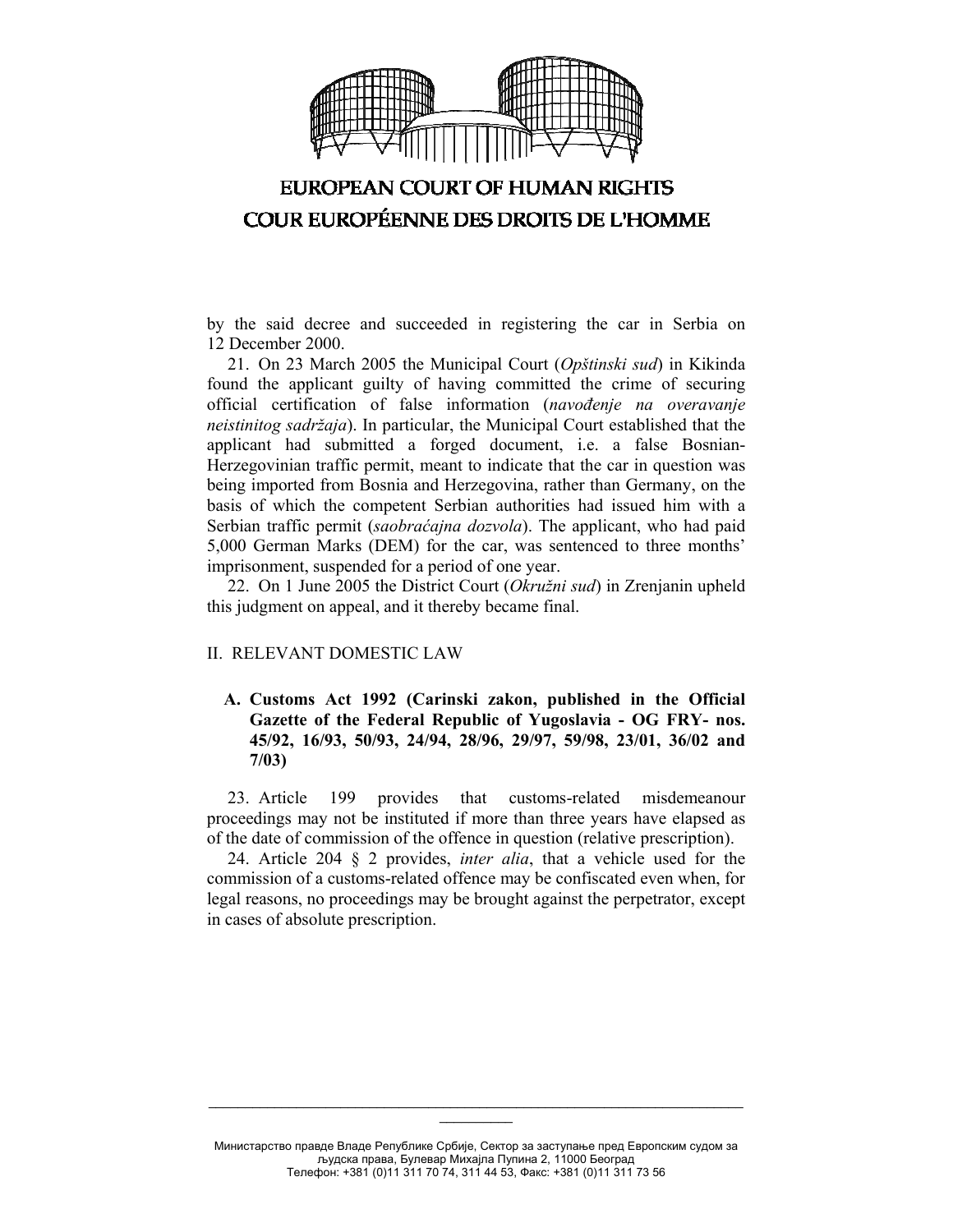

**B. Federal Misdemeanours Act 1977 (Zakon o prekršajima kojima se povređuju savezni propisi, published in the Official Gazette of the Socialist Federal Republic of Yugoslavia – OG SFRY – nos. 4/77, 36/77, 20/82, 14/85, 74/87, 57/89, 3/90 and 35/91, as well as in OG FRY nos. 50/93, 24/94, 28/96 and 64/01)** 

25. Article 48 provides, *inter alia*, that even if misdemeanour proceedings have been instituted absolute prescription shall occur when twice the time required for relative prescription has elapsed.

### **C. The Misdemeanours Act 1989 (Zakon o prekršajima, published in the Official Gazette of the Republic of Serbia – OG RS – nos. 44/89, 21/90, 11/92, 20/93, 53/93, 67/93, 28/94, 16/97, 37/97, 36/98, 44/98 and 65/01)**

26. The Official Gazette of the Republic of Serbia no. 55/04 of 21 May 2004 published an amendment to this Act, whereby, *inter alia*, the Federal Misdemeanours Act 1977 was repealed in its entirety.

27. However, Article 69 § 7 of the Misdemeanours Act 1989, as amended, substantively corresponds to Article 48 § 1 of the former Federal Misdemeanours Act 1977.

### **D. The regulations concerning the registration of certain vehicles in Serbia**

28. In 1997 and 2000 two separate decrees were adopted by the Government (*Uredba o registraciji vozila iz bivših republika SFRJ koje nisu u sastavu Savezne Republike Jugoslavije*, published in OG FRY no. 32/1997, and *Uredba o posebnoj naknadi za registraciju određenih vozila*, published in OG RS nos. 49/2000, 51/2000 and 7/2001.) They set out the requirements for the registration of certain vehicles in Serbia, including those registered in one of the former Yugoslav republics.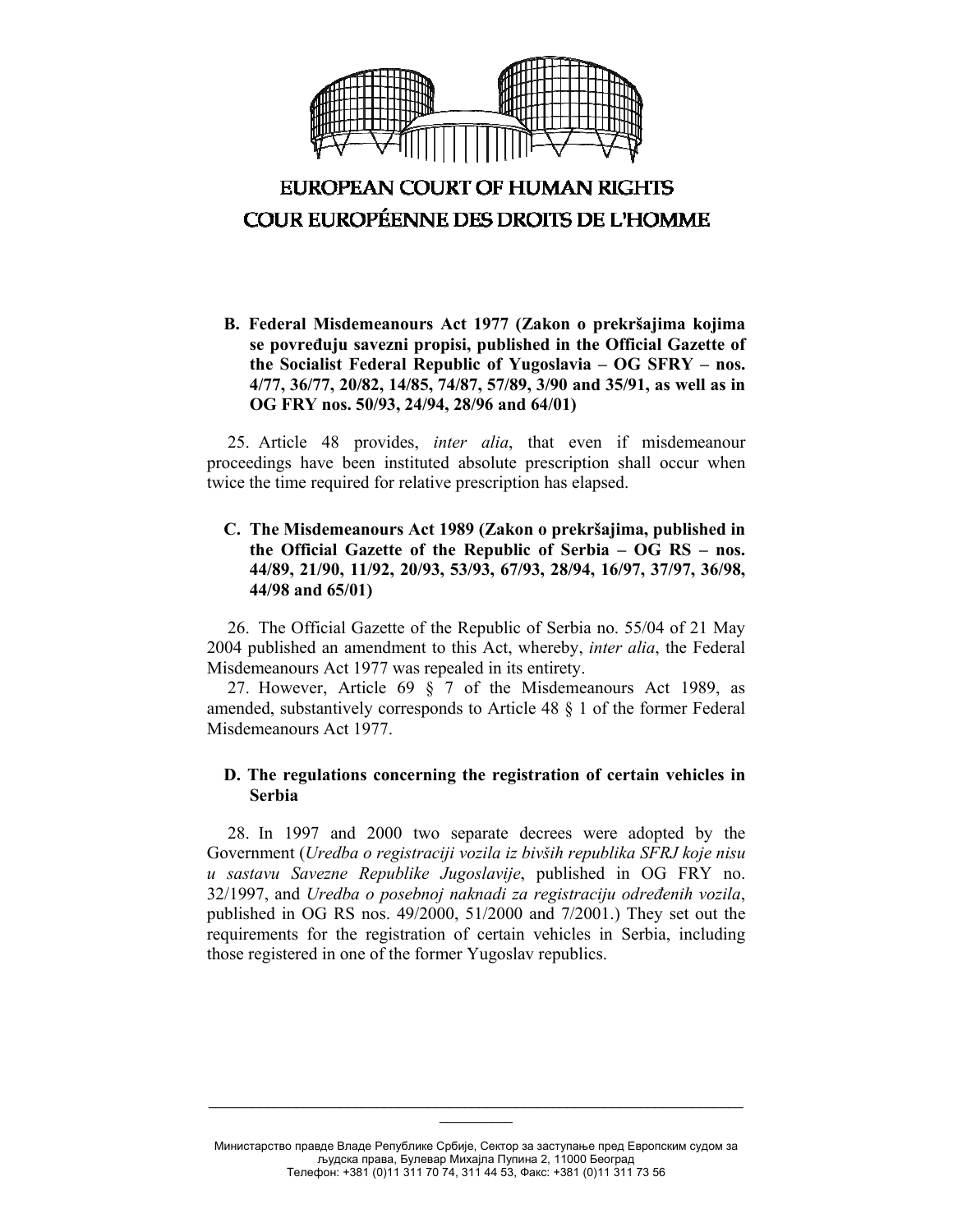

### **E. The General Criminal Code (Osnovni krivični zakon, published in OG SFRY nos. 44/76, 46/77, 34/84, 37/84, 74/87, 57/89, 3/90, 38/90, 45/90 and 54/90, in OG FRY nos. 35/92, 16/93, 31/93, 37/93, 24/94 and 61/01, as well as in OG RS no. 39/03)**

29. Article 69 § 1 provides, *inter alia*, that objects used for the commission of a crime may be confiscated if they belong to the perpetrator.

30. Articles 84-87 provide, *inter alia*, that any pecuniary benefit obtained as a result of the commission of a crime shall be confiscated. The pecuniary benefit in question may include money, physical objects and any other valuables. Should confiscation in kind be impossible, the perpetrator may be obliged to pay a certain sum which shall be proportionate to his or her illegal gains.

### THE LAW

### I. ALLEGED VIOLATIONS OF ARTICLE 6 § 2 OF THE CONVENTION AND ARTICLE 1 OF PROTOCOL NO. 1

31. The applicant complained that the Customs Office had violated his right to be presumed innocent as guaranteed by Article 6 § 2 of the Convention.

32. The applicant further complained that the confiscation of his vehicle had been in breach of Article 1 of Protocol No. 1.

33. The provisions referred to by the applicant read as follows:

#### **Article 6 § 2**

"Everyone charged with a criminal offence shall be presumed innocent until proved guilty according to law."

#### **Article 1 of Protocol No. 1**

"Every natural or legal person is entitled to the peaceful enjoyment of his possessions. No one shall be deprived of his possessions except in the public interest and subject to the conditions provided for by law and by the general principles of international law.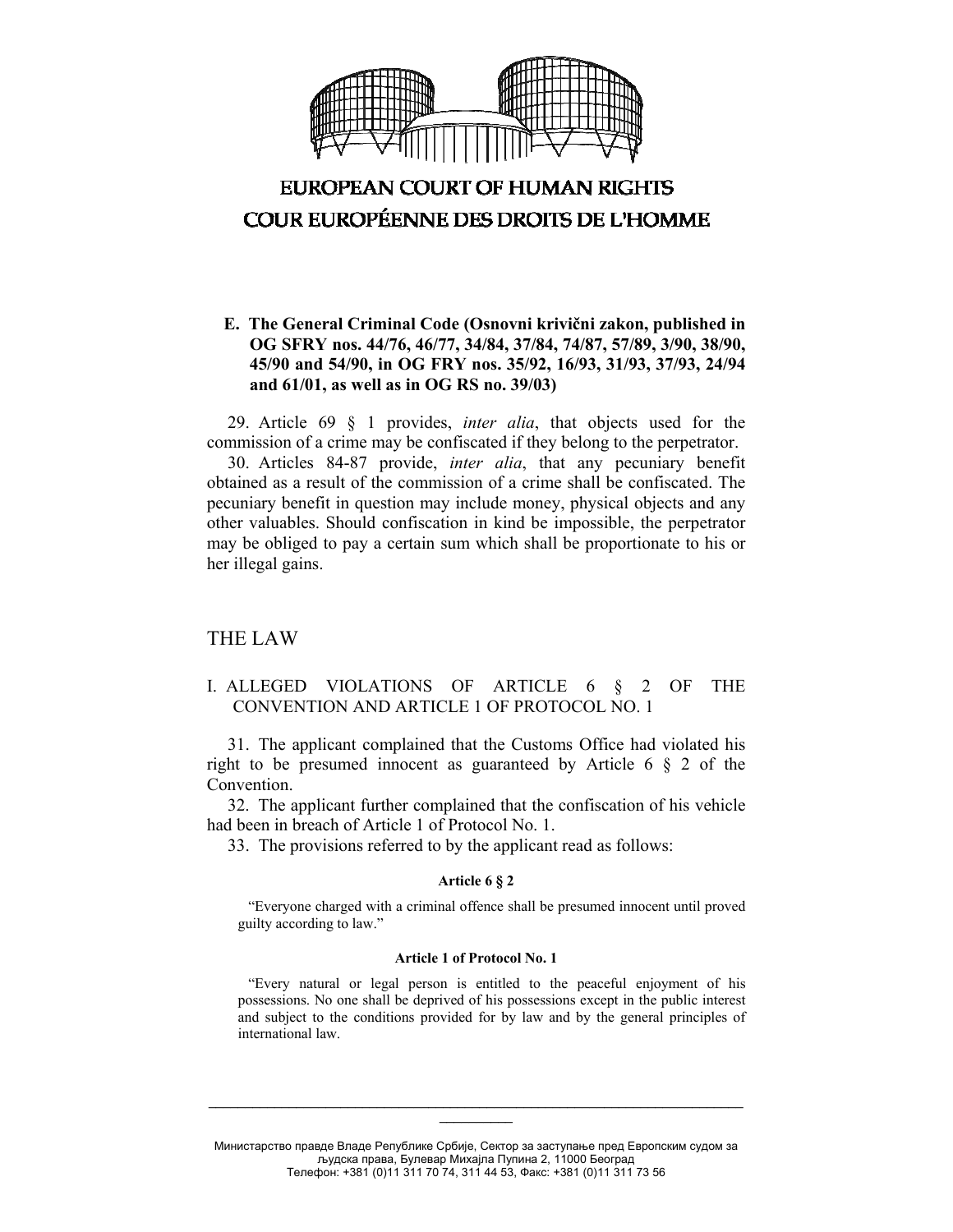

The preceding provisions shall not, however, in any way impair the right of a State to enforce such laws as it deems necessary to control the use of property in accordance with the general interest or to secure the payment of taxes or other contributions or penalties."

#### **A. Admissibility**

#### *1. As regards both complaints*

34. The Government argued that the applicant had failed to provide all of the facts relevant to his complaints. In particular, they submitted that he had omitted to inform the Court about his criminal conviction (see paragraphs 21 and 22 above), in order to deliberately misguide it and to force the success of his application. The Government suggested, therefore, that the applicant had abused his right of petition, and that his application should be rejected pursuant to Article 35 § 3 of the Convention.

35. The applicant stated that his application concerned the proceedings resulting in the confiscation of his vehicle, not his criminal conviction.

36. The Court observes that an application may only be rejected as abusive within the meaning of Article  $35 \tS 3$  of the Convention in extraordinary circumstances, such as if an application was deliberately grounded on a description of facts omitting or distorting events of central importance (see, for example, *Akdivar and Others v. Turkey*, 16 September 1996, §§ 53-54, *Reports of Judgments and Decisions* 1996-IV; *Varbanov v. Bulgaria*, no. 31365/96, § 36, ECHR 2000-X; and *Assenov and Others v. Bulgaria*, Commission decision of 27 June 1996, Decisions and Reports (DR) 86-B, p. 54). The applicant is not expected to present all possible information on a case. It is, however, his duty to present at least those essential facts which are at his disposal and which he must be aware are of significant bearing for the Court to be able to properly assess the case (see, for example, *Al-Nashif and Others v. Bulgaria,* (dec.) no. 50963/99, 25 January 2001).

37. The Court notes that in his initial application the applicant made no mention of his criminal conviction of 23 March 2005, which had become final by 1 June 2005 (see paragraphs 21 and 22 above). Following the Government's submissions to this effect, he merely stated that his application before this Court concerned the misdemeanour proceedings resulting in the confiscation of his vehicle, not the criminal conviction.

Министарство правде Владе Републике Србије, Сектор за заступање пред Европским судом за људска права, Булевар Михајла Пупина 2, 11000 Београд Телефон: +381 (0)11 311 70 74, 311 44 53, Факс: +381 (0)11 311 73 56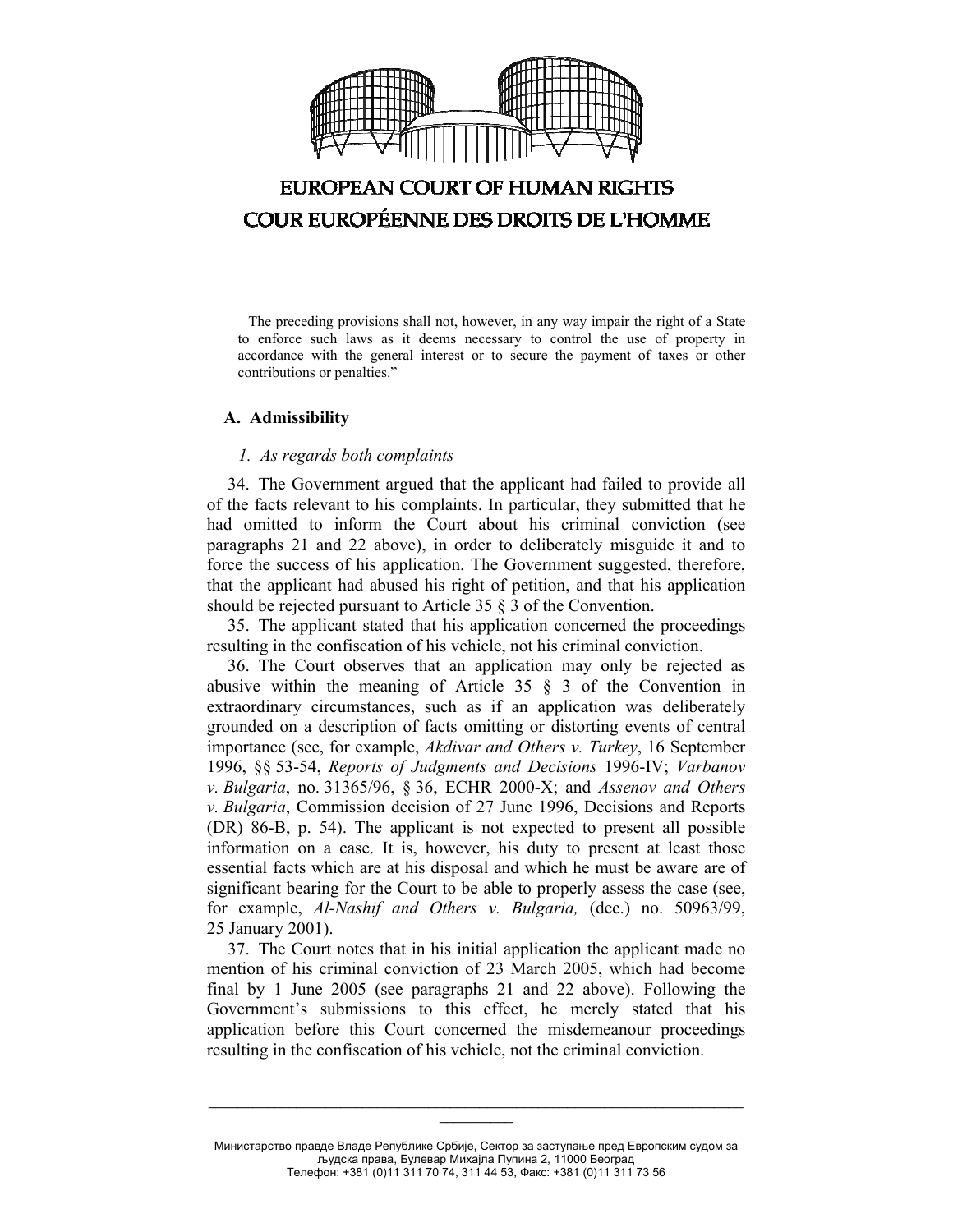

38. The Court considers therefore that, on the one hand, the applicant, even if he did not submit any false information, may indeed have tried to present his case as a simple, straightforward, matter. On the other hand, however, there was absolutely no reference to the applicant's criminal conviction within the said misdemeanour proceedings (see paragraphs 9-15 above), the criminal conviction itself ordered no confiscation (see paragraphs 21 and 22 above), and the applicant's confiscated vehicle had even been sold to third persons before the said conviction (see paragraphs 13, 21 and 22 above). Finally, it is true that the applicant's complaints in the case before this Court concern the misdemeanour proceedings only.

39. In these circumstances, the Court cannot but conclude that the facts omitted by the applicant, however regrettably, were not of such significance as to prevent it from properly assessing the case. The Government's objection in this regard must therefore be rejected.

### *2. As regards the complaint under Article 6 § 2*

40. The Court recalls that the rule of exhaustion of domestic remedies, referred to in Article 35 § 1 of the Convention, obliges those seeking to bring a case before it to use first the remedies provided by the national legal system, thus dispensing States from answering before the Court for their acts before they have had an opportunity to put matters right domestically. In order to comply with the rule, normal recourse should be had by an applicant to remedies which are available and sufficient to afford redress in respect of the breaches alleged (see, among other authorities, *Assenov and Others v. Bulgaria*, 28 October 1998, § 85, *Reports of Judgments and Decisions* 1998-VIII).

41. Turning to the present case, the Court notes that the applicant did not complain about the violation of the presumption of innocence either in his appeal or in his subsequent appeal on points of law lodged within the misdemeanour proceedings (see paragraphs 11-15 above above). This part of the application is hence inadmissible for non-exhaustion of domestic remedies, and must, as such, be rejected under Article 35 §§ 1 and 4 of the Convention.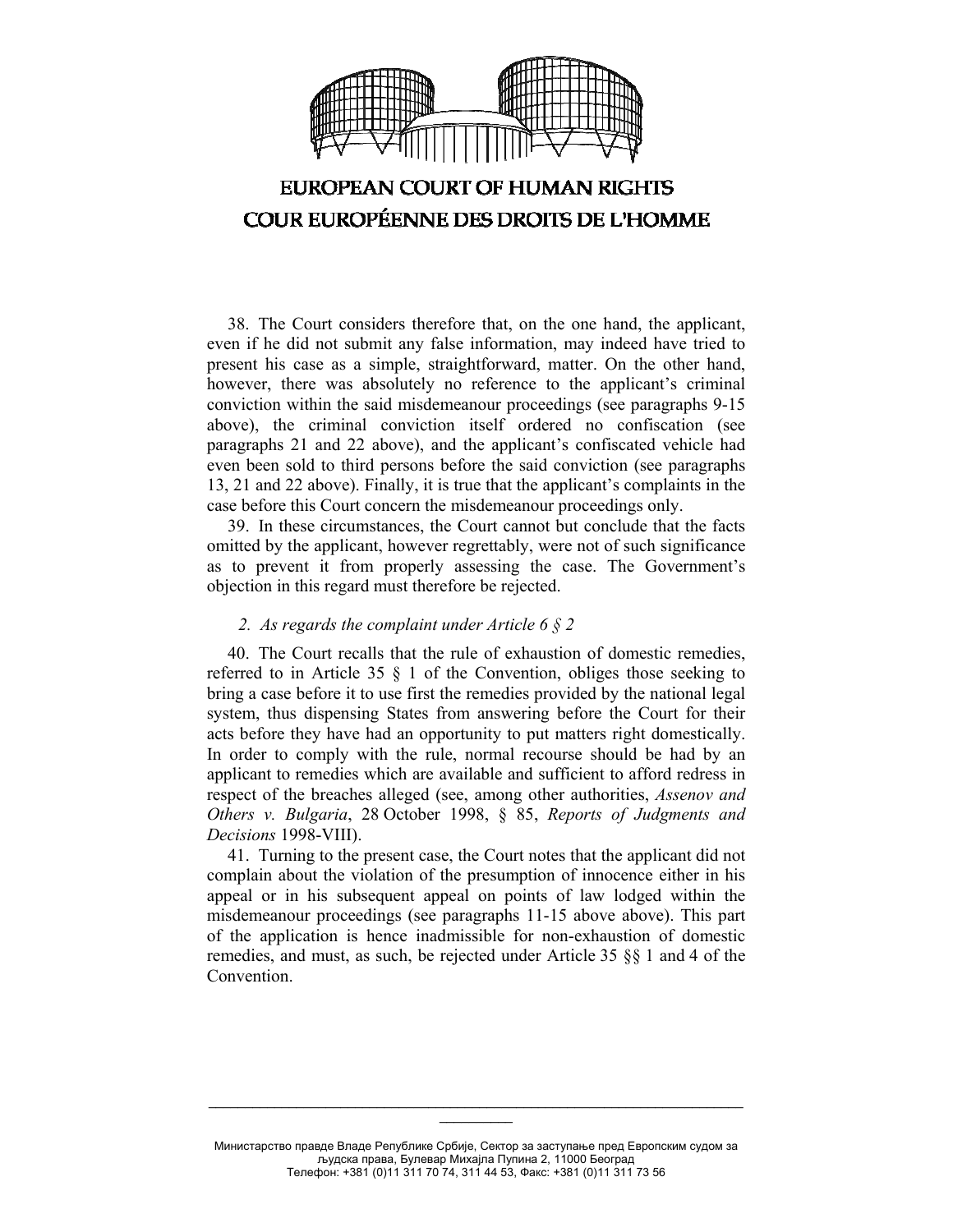

### *3. As regards the complaint made under Article 1 of Protocol No. 1*

42. The Court notes that the applicant's complaint is not manifestly illfounded within the meaning of Article 35 § 3 (a) of the Convention. It further notes that it is not inadmissible on any other grounds. It must therefore be declared admissible.

### **B. Merits (as regards the complaint under Article 1 of Protocol No. 1)**

#### *1. The parties' submissions*

43. The applicant re-affirmed his complaint.

44. He added that the confiscation of his vehicle was unjustified in view of the fact that he had never been found guilty of a customs offence in the misdemeanour proceedings, as well as disproportionate considering that he had been using the vehicle in question to secure his livelihood as a taxi driver.

45. The applicant submitted that he had imported his car to Serbia fully in accordance with the applicable regulations at that time. Thousands of other cars were imported in the same way.

46. Finally, the applicant noted that between 2000 and 2004 he had repeatedly re-registered his car in Serbia, with the police, but had never had any problems.

47. The Government accepted that the applicant's complaint fell within the scope of Article 1 of Protocol No. 1.

48. His car, however, was confiscated in accordance with the law and in the light of an obvious customs violation. It is irrelevant that the applicant was never formally found guilty of this offence within the misdemeanour proceedings, since Article 204 § 2 of the Customs Act 1992 provided, *inter alia*, that a vehicle used for the commission of a customs-related offence could be confiscated even when, for legal reasons, no proceedings could be brought against the perpetrator, except in cases of absolute prescription. There had been no absolute prescription in the applicant's case and, in any event, the applicant was subsequently convicted in a criminal case on the same facts.

49. The Government further noted that the confiscation of the applicant's car was aimed at securing the payment of taxes/import duties

Министарство правде Владе Републике Србије, Сектор за заступање пред Европским судом за људска права, Булевар Михајла Пупина 2, 11000 Београд Телефон: +381 (0)11 311 70 74, 311 44 53, Факс: +381 (0)11 311 73 56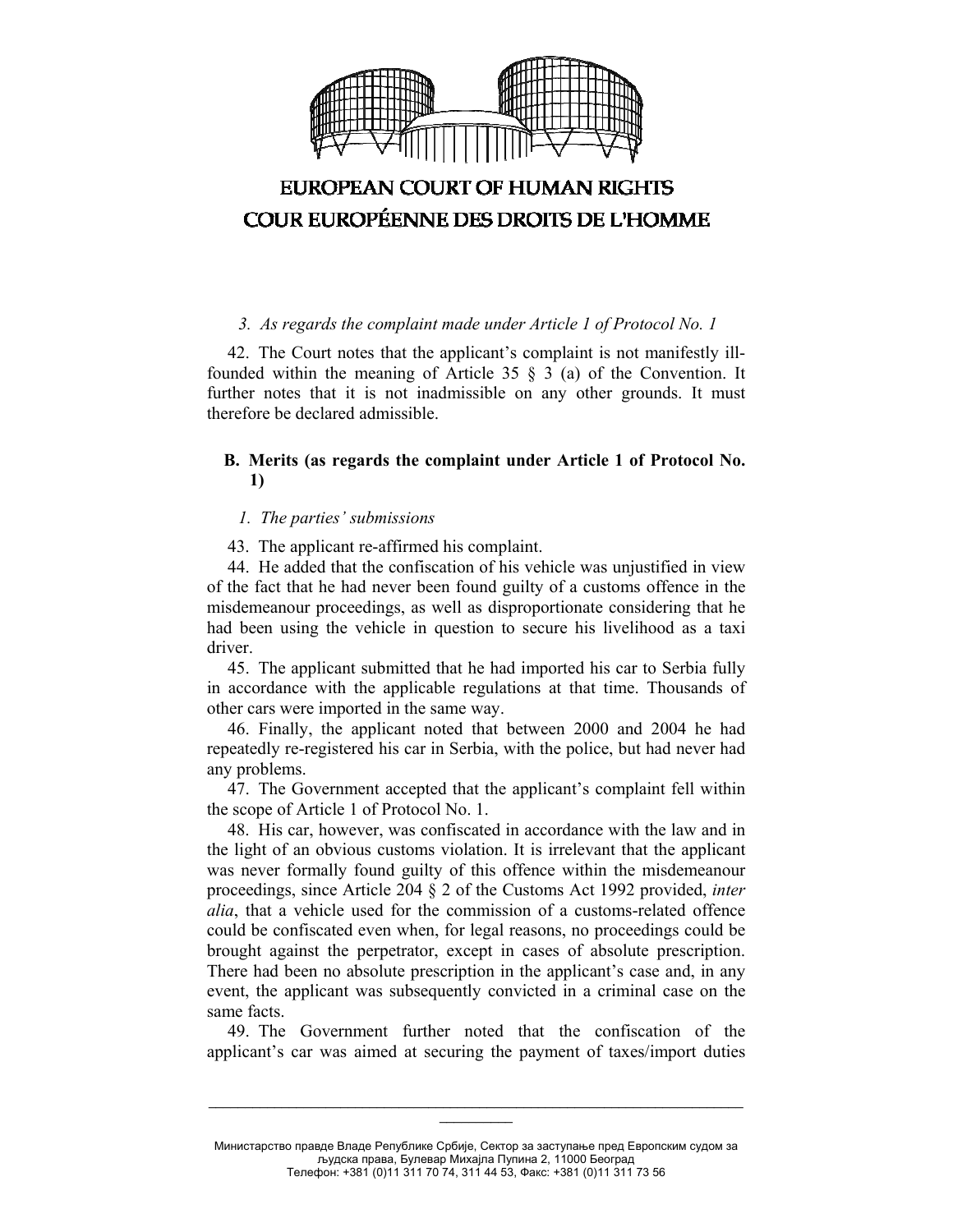

and enforcement of penalties, within the meaning of Article  $1 \S 2$  of Protocol No. 1.

50. Lastly, the Government maintained that the impugned confiscation was undertaken in pursuit of a legitimate public interest, i.e. the suppression of smuggling, and argued that they were entitled to a wide margin of appreciation in this respect, extensively citing the Court's case-law.

### *2. The Court's assessment*

51. The Court reiterates that Article 1 of Protocol No. 1 guarantees in substance the right of property and comprises three distinct rules. The first, which is expressed in the first sentence of the first paragraph and is of a general nature, lays down the principle of peaceful enjoyment of possessions. The second rule, in the second sentence of the same paragraph, covers deprivation of possessions and makes it subject to certain conditions. The third, contained in the second paragraph, recognises that the Contracting States are entitled, amongst other things, to control the use of property in accordance with the general interest. The second and third rules, which are concerned with particular instances of interference with the right to peaceful enjoyment of property, are to be construed in the light of the general principle laid down in the first rule (see, among other authorities, *Draon v. France* [GC], no. 1513/03, § 69, 6 October 2005).

52. The "possession" at issue in the present case was the applicant's vehicle which was confiscated by a decision of the administrative authorities, subsequently upheld by the Supreme Court. It is not disputed between the parties that the confiscation constituted an interference with the applicant's right of property, and that Article 1 of Protocol No. 1 is therefore applicable. It remains to be determined whether the measure was covered by the first or second paragraph of that Article.

53. The Court reiterates its consistent approach that a confiscation measure, even though it does involve a deprivation of possessions, nevertheless constitutes control of the use of property within the meaning of the second paragraph of Article 1 of Protocol No. 1 (see *Riela and Others v. Italy* (dec.), no. 52439/99, 4 September 2001; *Arcuri and Others v. Italy* (dec.), no. 52024/99, ECHR 2001-VII; *C.M. v. France* (dec.), no. 28078/95, ECHR 2001-VII; *Air Canada v. the United Kingdom*, 5 May 1995, § 34, Series A no. 316-A; and *AGOSI v. the United Kingdom*, 24 October 1986,

Министарство правде Владе Републике Србије, Сектор за заступање пред Европским судом за људска права, Булевар Михајла Пупина 2, 11000 Београд Телефон: +381 (0)11 311 70 74, 311 44 53, Факс: +381 (0)11 311 73 56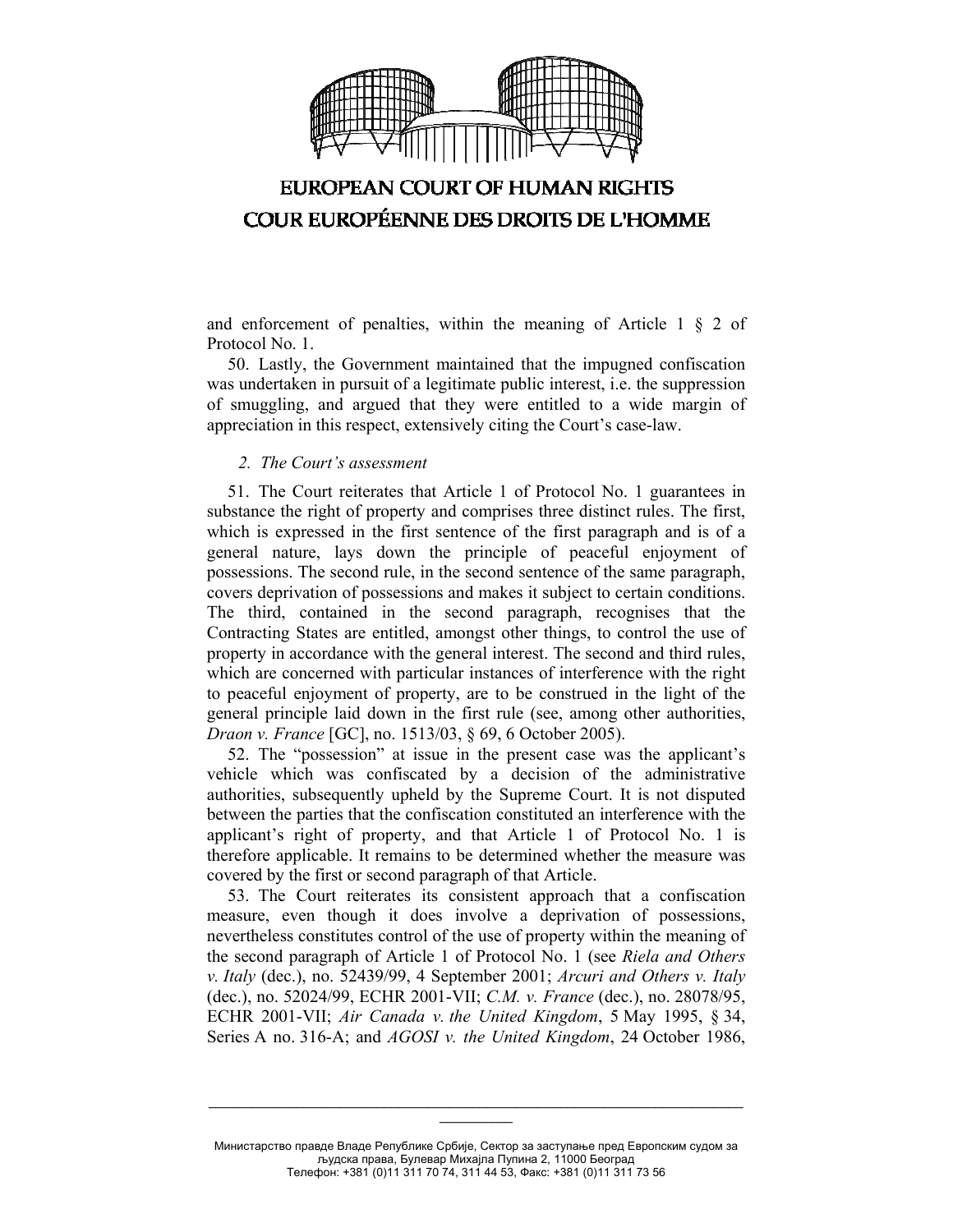

§ 34, Series A no. 108). Accordingly, it considers that the same approach must be followed in the present case.

54. The Court further notes that the confiscation, albeit in the absence of a conviction in the misdemeanour proceedings, was based on Article 204 § 2 of the Customs Act 1992 (see paragraph 24 above), taken in conjunction with Article 199 of the same Act, Article 48 of the Federal Misdemeanours Act 1977, and/or Article 69 § 7 of the Misdemeanours Act 1989 as amended in 2004 (see paragraphs 23 and 25-27 above). Moreover, the Court accepts that the interference pursued a legitimate aim in the general interest, namely the prevention of uncontrolled registration of vehicles imported from abroad.

55. Accordingly, the only remaining question to be determined is whether there was a reasonable relationship of proportionality between the means employed by the authorities to achieve that aim and the protection of the applicant's right to the peaceful enjoyment of his possessions.

56. The Court, in this respect, firstly notes that the applicant's vehicle was confiscated within the misdemeanour proceedings even though these proceedings were terminated on the basis of the applicable prescription period, and without the applicant having been found guilty of any offence (see paragraphs 8-15 above).

57. Secondly, this confiscation was upheld on appeal, and the car was sold to third persons, before the applicant had been convicted in a separate set of criminal proceedings on the same facts (*ibid*., see also paragraphs 21 and 22 above)

58. Thirdly, at no stage during the misdemeanour proceedings was there any reference to the criminal charges brought against the applicant (see paragraphs 8-15 above).

59. Fourthly, the criminal conviction itself contained no order concerning the confiscation of the applicant's car even though the criminal court could also have ruled in this respect (see paragraphs 21, 22, 29 and 30 above).

60. Fifthly, there was no consideration within the misdemeanour proceedings, nor did the relevant domestic law provide for such a possibility, as to whether the respondent State's legitimate aim, i.e. to prevent the uncontrolled registration of vehicles imported from abroad, might also have been achieved by some other means.

Министарство правде Владе Републике Србије, Сектор за заступање пред Европским судом за људска права, Булевар Михајла Пупина 2, 11000 Београд Телефон: +381 (0)11 311 70 74, 311 44 53, Факс: +381 (0)11 311 73 56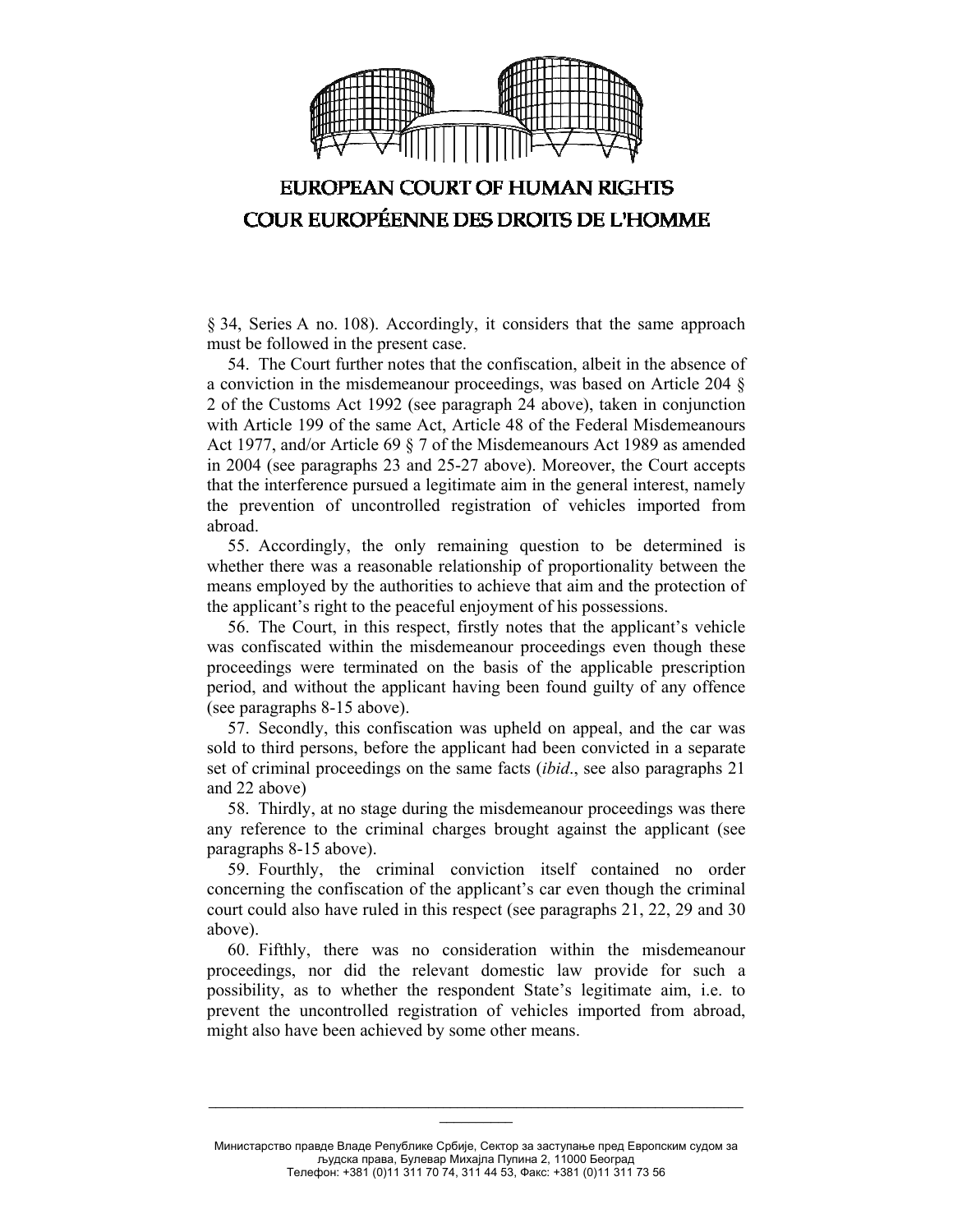

61. Finally, the facts that the applicant had been making his living as a taxi driver and that there was no indication that he had ever been convicted for another customs-related offence seem to have been disregarded when it came to the confiscation issue, as was the fact that he had purchased the vehicle from its lawful owner in Germany. On that latter ground the present case can also be distinguished from cases in which the confiscation measure extended to assets which were the proceeds of a criminal offence (see *Phillips v. the United Kingdom*, no. 41087/98, §§ 9-18, ECHR 2001-VII), which were deemed to have been unlawfully acquired (see *Riela* and *Arcuri*, both cited above, and *Raimondo v. Italy*, 22 February 1994, § 29, Series A no. 281-A) or were intended for use in illegal activities (see *Butler v. the United Kingdom* (dec.), no. 41661/98, 27 June 2002).

62. In these circumstances, the impugned confiscation was, in the Court's view, disproportionate, in that it imposed an excessive burden on the applicant.

63. There has accordingly been a violation of Article 1 of Protocol No. 1.

### II. APPLICATION OF ARTICLE 41 OF THE CONVENTION

64. Article 41 of the Convention provides:

"If the Court finds that there has been a violation of the Convention or the Protocols thereto, and if the internal law of the High Contracting Party concerned allows only partial reparation to be made, the Court shall, if necessary, afford just satisfaction to the injured party."

#### **A. Damage**

65. The applicant claimed a total of 26,978 euros (EUR) in respect of the pecuniary damage suffered, consisting of EUR 5,000 as the real value of his car, and another EUR 21,978 on account of his lost earnings as a taxi driver. Concerning the latter sum, the applicant explained that his car was confiscated on 6 May 2004. He had therefore been without a car until 1 January 2008, which was when he had bought another car, i.e. for a period of 1,221 days. Since insurance companies in Serbia valued one "taxi day" for vehicles awaiting repair at EUR 18, the total lost earnings for the period in question was the said EUR 21,978.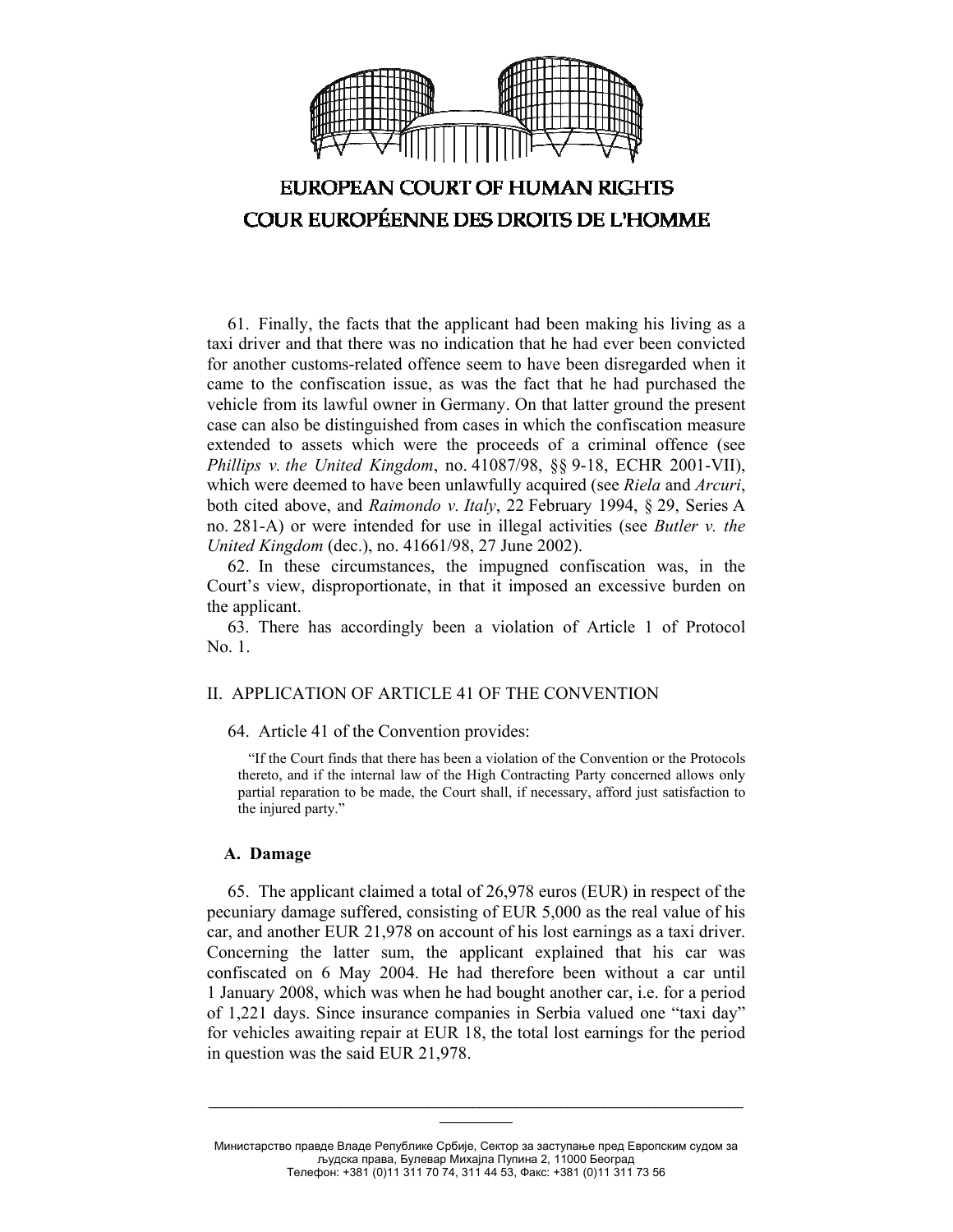

66. The Government contested these claims, noting that they were unsubstantiated, not directly connected to the alleged violation and/or excessive.

67. The Court recalls that the principle with regard to pecuniary damage is that the applicant should be placed, as far as possible, in the position in which he or she would have been had the violation found not taken place – in other words, *restitutio in integrum*. This can involve compensation for both loss actually suffered (*damnum emergens*) and loss, or diminished gain, to be expected in the future (*lucrum cessans*). It is for the applicant to show that pecuniary damage has resulted from the violation or violations alleged. The applicant should submit relevant documents to prove, as far as possible, not only the existence but also the amount or value of the damage. Normally, the Court's award will reflect the full calculated amount of the damage. However, if the actual damage cannot be precisely calculated, the Court will make an estimate based on the facts at its disposal. It is also possible that the Court may find it reasonable to award less than the full amount of the loss.

68. In view of the above, the Court notes that the applicant had paid for the vehicle in question DEM 5,000 (see paragraph 21 above), i.e. approximately EUR 2,500, which is why it considers it appropriate to award him this amount for the loss actually suffered.

69. As regards the lost earnings, the Court notes that the insurance calculation offered by the applicant was based on a single e-mail provided by an insurance company in response to his lawyer's prior query. It therefore lacked both sufficient detail and the company's formal certification. Further, the applicant stated that he had been unable to earn his living as a taxi driver until he bought a new car on 1 January 2008. However, it remains unclear whether or not the applicant could have bought this car at some point earlier, or indeed, absent any evidence to this effect, whether the said car had indeed been bought as claimed on 1 January 2008. Lastly, the applicant's implied claim that, effectively, he would have been on the streets almost every day between 6 May 2004 and 1 January 2008 seems unrealistic.

70. In view of the above and based on its assessment that the applicant, undisputedly a taxi driver, has nevertheless suffered some pecuniary damage on account of lost earnings, the Court awards him the sum of EUR 5,000 under this head.

Министарство правде Владе Републике Србије, Сектор за заступање пред Европским судом за људска права, Булевар Михајла Пупина 2, 11000 Београд Телефон: +381 (0)11 311 70 74, 311 44 53, Факс: +381 (0)11 311 73 56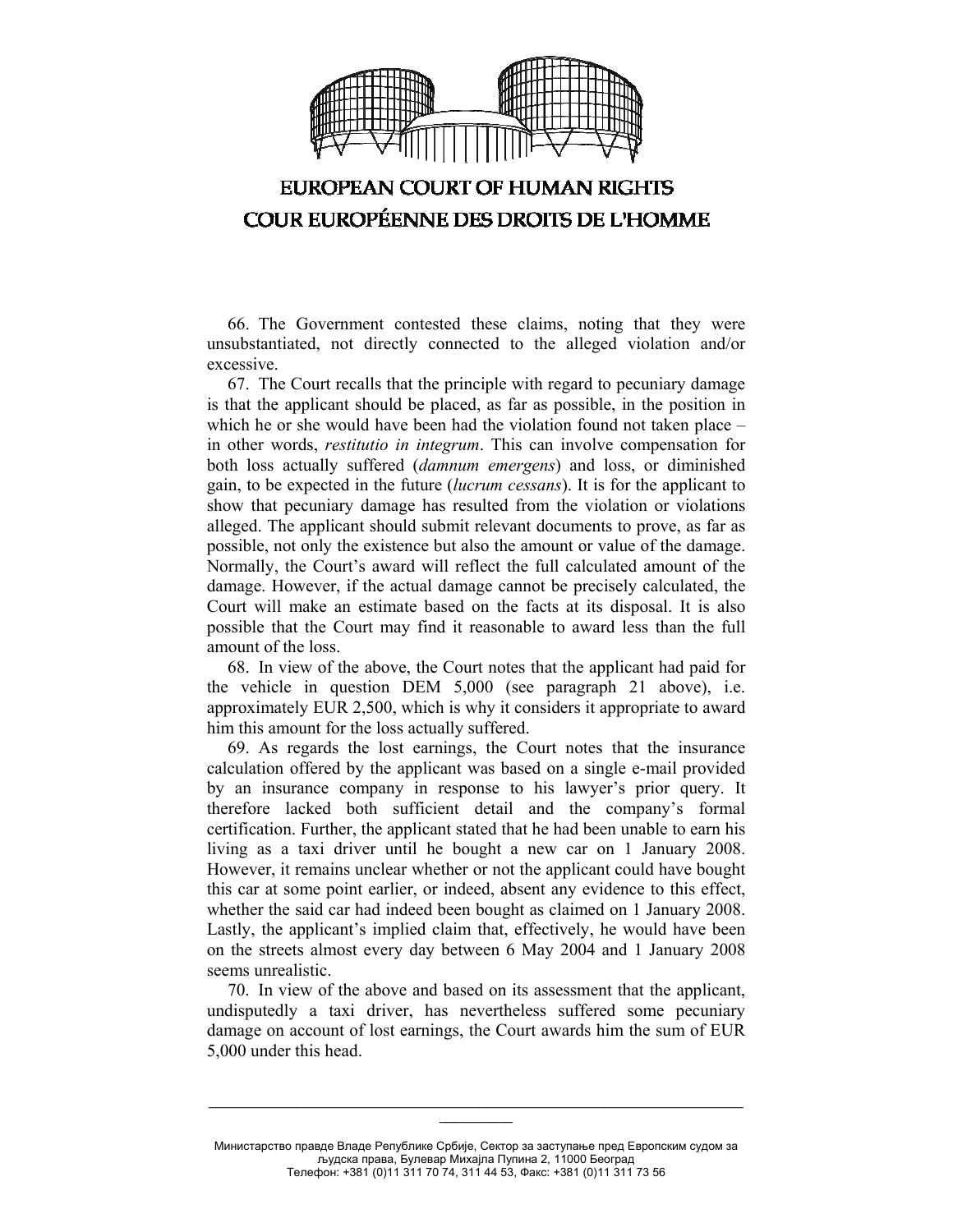

71. The applicant did not submit a claim seeking compensation for the non-pecuniary damage suffered. Accordingly, the Court considers that there is no call to award him any sum on that account.

### **B. Costs and expenses**

72. The applicant also claimed EUR 500 for the costs and expenses incurred domestically, as well as EUR 1,920 for those incurred before the Court.

73. The Government described these claims as excessive.

74. According to the Court's case-law, an applicant is entitled to the reimbursement of costs and expenses only in so far as it has been shown that these have been actually and necessarily incurred and are reasonable as to their quantum. In the present case, regard being had to the documents in its possession and the above criteria, as well as the fact that the applicant has already been granted EUR 850 under the Council of Europe's legal aid scheme, the Court considers it reasonable to award him the additional sum of EUR 700 covering costs under all heads.

### **C. Default interest**

75. The Court considers it appropriate that the default interest rate should be based on the marginal lending rate of the European Central Bank, to which should be added three percentage points.

### FOR THESE REASONS, THE COURT UNANIMOUSLY

- 1. *Declares* the complaint under Article 1 of Protocol No. 1 admissible and the remainder of the application inadmissible;
- 2. *Holds* that there has been a violation of Article 1 of Protocol No. 1;
- 3. *Holds*